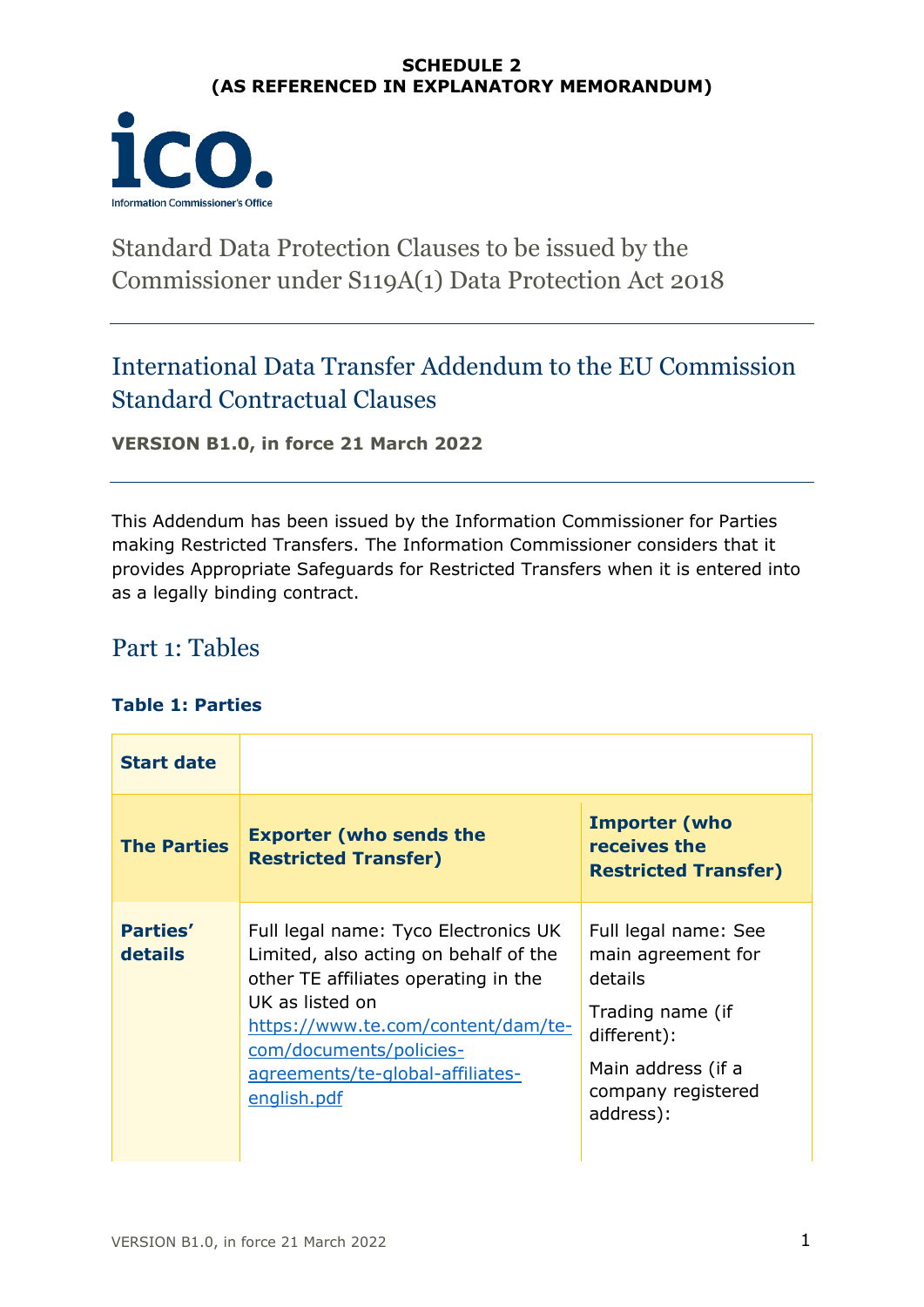|                                                                                    | Trading name (if different):<br>Main address (if a company<br>registered address): Company<br>Secretariat, Faraday Road, Dorcan,<br>Swindon, SN3 5HH, UK<br>Official registration number (if any)<br>(company number or similar<br>identifier):                                                                                              | Official registration<br>number (if any)<br>(company number or<br>similar identifier):             |
|------------------------------------------------------------------------------------|----------------------------------------------------------------------------------------------------------------------------------------------------------------------------------------------------------------------------------------------------------------------------------------------------------------------------------------------|----------------------------------------------------------------------------------------------------|
| <b>Key</b><br><b>Contact</b>                                                       | Full Name (optional):<br>Job Title: Data Privacy Officer<br>Contact details including email:<br>privacyoffice@te.com                                                                                                                                                                                                                         | Full Name (optional):<br>Job Title: Data Privacy<br>Officer<br>Contact details including<br>email: |
| <b>Signature</b><br>(if required<br>for the<br><b>purposes</b><br>of Section<br>2) | No signature is required as this<br>Addendum is part of the Jurisdiction<br>Specific Privacy Terms that by<br>reference are a part of the Data<br>Protection Addendum, belonging to<br>the signed agreement between TE<br>Connectivity and the Supplier (as<br>defined in the applicable service<br>agreement) acting as a data<br>importer. |                                                                                                    |

### **Table 2: Selected SCCs, Modules and Selected Clauses**

| <b>Addendum EU</b><br><b>SCCs</b> | $\boxtimes$ The version of the Approved EU SCCs which this<br>Addendum is appended to, detailed below, including the<br>Appendix Information: |
|-----------------------------------|-----------------------------------------------------------------------------------------------------------------------------------------------|
|                                   | Date: See date of entry into force of the applicable service<br>agreement                                                                     |
|                                   | Reference (if any):                                                                                                                           |
|                                   | Other identifier (if any):                                                                                                                    |
|                                   | Or                                                                                                                                            |

<u> Tanzania (h. 1888).</u>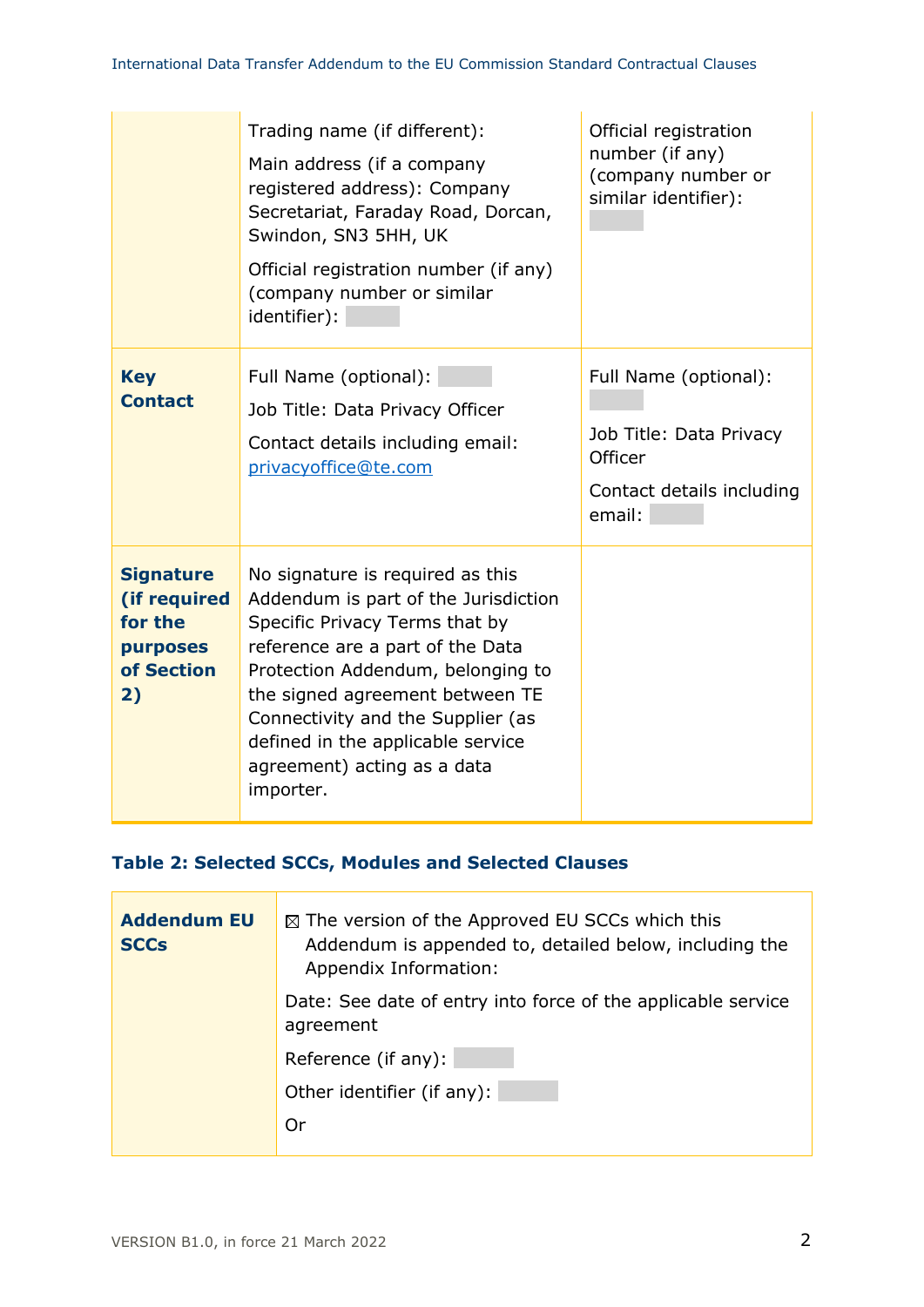|                |                                 |                      |                       | $\Box$ the Approved EU SCCs, including the Appendix<br>into effect for the purposes of this Addendum: |                               | Information and with only the following modules, clauses<br>or optional provisions of the Approved EU SCCs brought   |
|----------------|---------------------------------|----------------------|-----------------------|-------------------------------------------------------------------------------------------------------|-------------------------------|----------------------------------------------------------------------------------------------------------------------|
| Module         | Module in Clause 7<br>operation | (Docking)<br>Clause) | Clause 11<br>(Option) | Clause 9a<br>(Prior<br>Authorisa<br>tion or<br>General<br>Authorisa<br>tion)                          | Clause 9a<br>(Time<br>period) | Is personal data<br>received from<br>the Importer<br>combined with<br>personal data<br>collected by the<br>Exporter? |
| 1              |                                 |                      |                       |                                                                                                       |                               |                                                                                                                      |
| $\overline{2}$ |                                 |                      |                       |                                                                                                       |                               |                                                                                                                      |
| 3              |                                 |                      |                       |                                                                                                       |                               |                                                                                                                      |
| 4              |                                 |                      |                       |                                                                                                       |                               |                                                                                                                      |

### **Table 3: Appendix Information**

"**Appendix Information**" means the information which must be provided for the selected modules as set out in the Appendix of the Approved EU SCCs (other than the Parties), and which for this Addendum is set out in:

Annex 1A: List of Parties: See the corresponding Standard Contractual Clauses that are part of the Data Protection Addendum.

Annex 1B: Description of Transfer: See the corresponding Standard Contractual Clauses that are part of the Data Protection Addendum.

Annex II: Technical and organisational measures including technical and organisational measures to ensure the security of the data: See the corresponding Standard Contractual Clauses that are part of the Data Protection Addendum.

Annex III: List of Sub processors (Modules 2 and 3 only): See the corresponding Standard Contractual Clauses that are part of the Data Protection Addendum.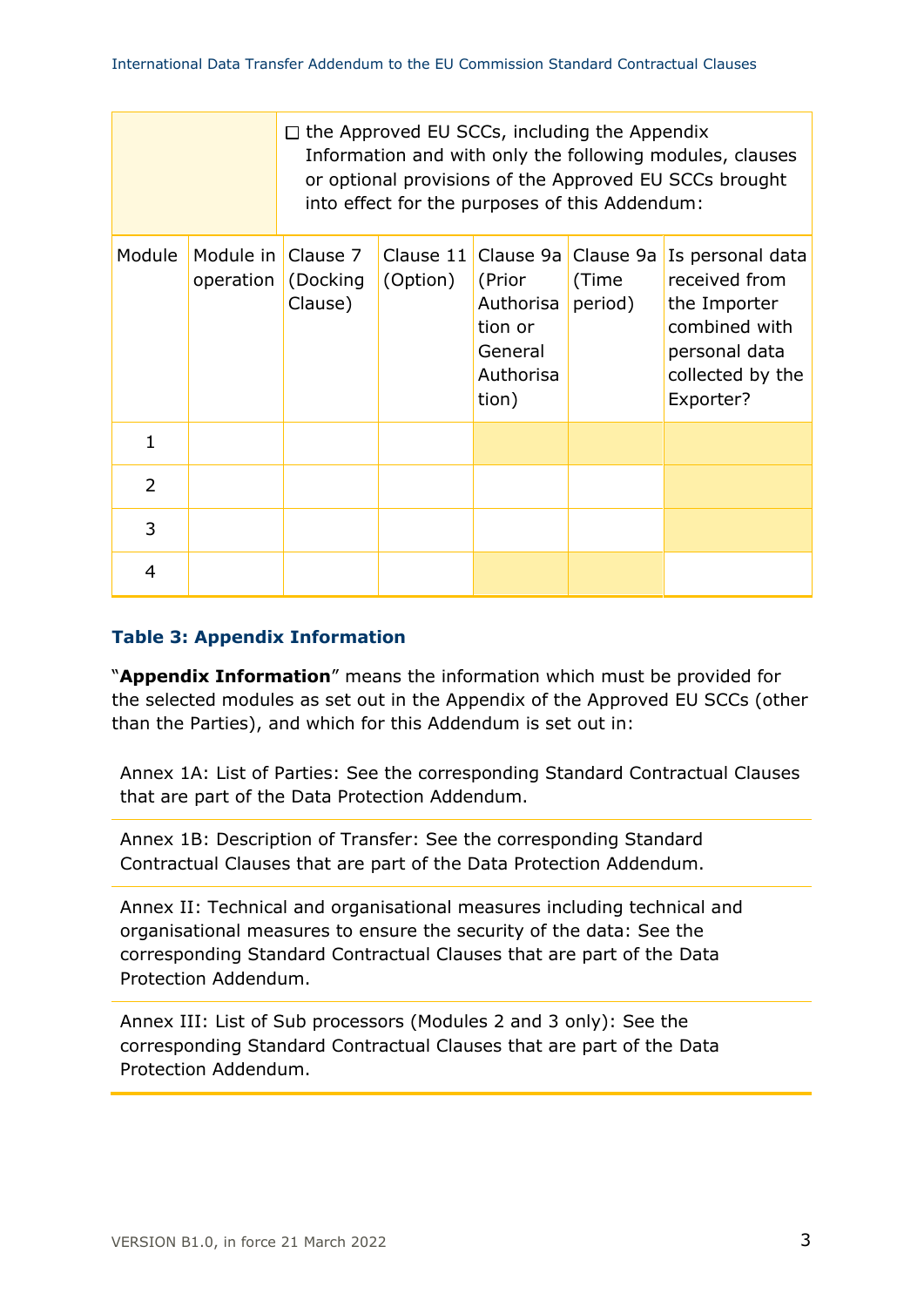|  | Table 4: Ending this Addendum when the Approved Addendum Changes |  |
|--|------------------------------------------------------------------|--|
|--|------------------------------------------------------------------|--|

| <b>Ending this</b> | Which Parties may end this Addendum as set out in Section 19: |
|--------------------|---------------------------------------------------------------|
| <b>Addendum</b>    | $\Box$ Importer                                               |
| when the           |                                                               |
| <b>Approved</b>    | $\Box$ Exporter                                               |
| <b>Addendum</b>    | $\boxtimes$ neither Party                                     |
| changes            |                                                               |
|                    |                                                               |

## Part 2: Mandatory Clauses

### **Entering into this Addendum**

- 1. Each Party agrees to be bound by the terms and conditions set out in this Addendum, in exchange for the other Party also agreeing to be bound by this Addendum.
- 2. Although Annex 1A and Clause 7 of the Approved EU SCCs require signature by the Parties, for the purpose of making Restricted Transfers, the Parties may enter into this Addendum in any way that makes them legally binding on the Parties and allows data subjects to enforce their rights as set out in this Addendum. Entering into this Addendum will have the same effect as signing the Approved EU SCCs and any part of the Approved EU SCCs.

### **Interpretation of this Addendum**

3. Where this Addendum uses terms that are defined in the Approved EU SCCs those terms shall have the same meaning as in the Approved EU SCCs. In addition, the following terms have the following meanings:

| Addendum                | This International Data Transfer Addendum which is<br>made up of this Addendum incorporating the Addendum<br>EU SCCs.                       |
|-------------------------|---------------------------------------------------------------------------------------------------------------------------------------------|
| Addendum EU SCCs        | The version(s) of the Approved EU SCCs which this<br>Addendum is appended to, as set out in Table 2,<br>including the Appendix Information. |
| Appendix<br>Information | As set out in Table 3.                                                                                                                      |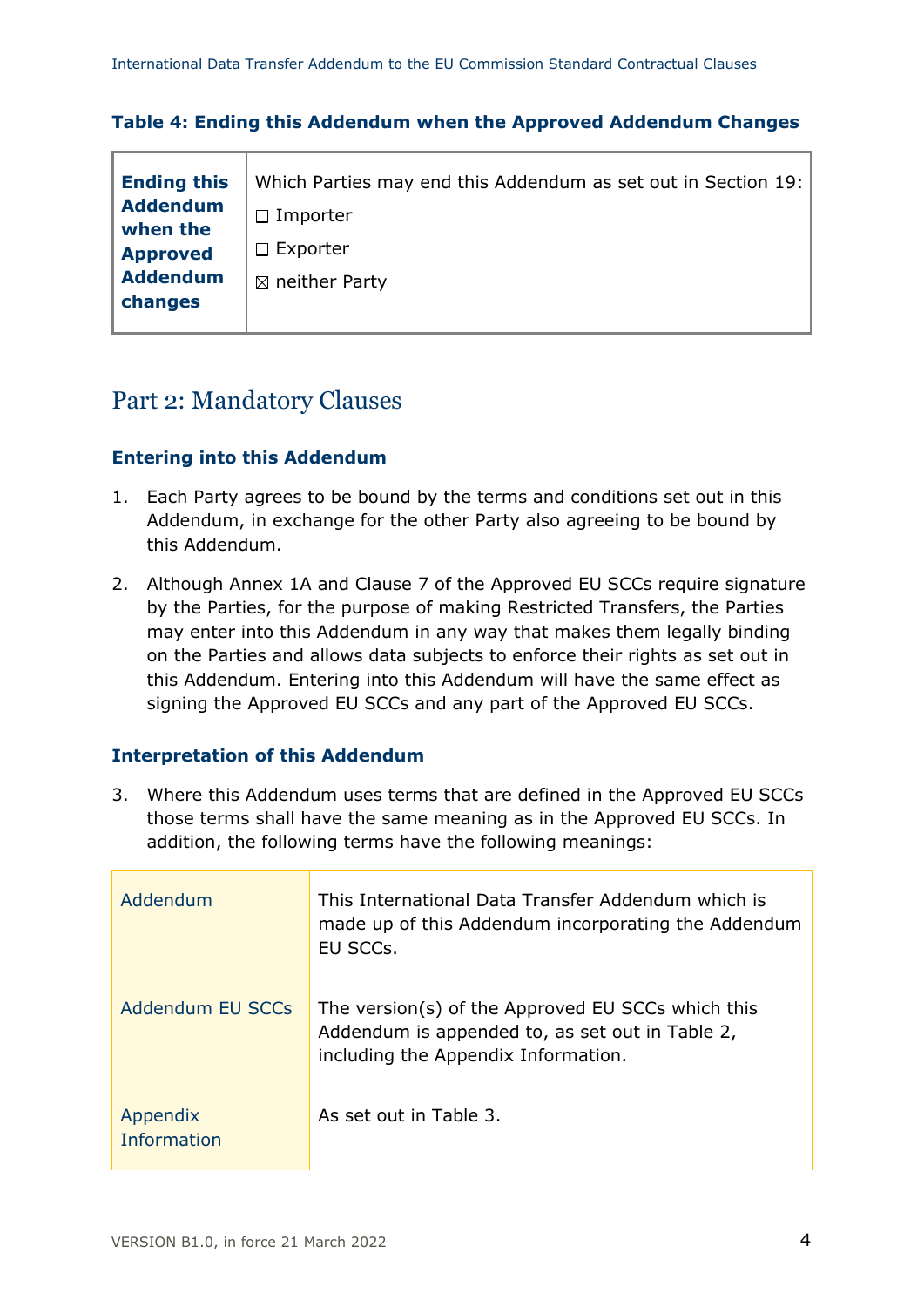**Contract Contract Contract** 

| Appropriate<br><b>Safeguards</b>  | The standard of protection over the personal data and<br>of data subjects' rights, which is required by UK Data<br>Protection Laws when you are making a Restricted<br>Transfer relying on standard data protection clauses<br>under Article 46(2)(d) UK GDPR. |
|-----------------------------------|----------------------------------------------------------------------------------------------------------------------------------------------------------------------------------------------------------------------------------------------------------------|
| <b>Approved Addendum</b>          | The template Addendum issued by the ICO and laid<br>before Parliament in accordance with s119A of the Data<br>Protection Act 2018 on 2 February 2022, as it is revised<br>under Section 18.                                                                    |
| <b>Approved EU SCCs</b>           | The Standard Contractual Clauses set out in the Annex<br>of Commission Implementing Decision (EU) 2021/914<br>of 4 June 2021.                                                                                                                                  |
| <b>ICO</b>                        | The Information Commissioner.                                                                                                                                                                                                                                  |
| <b>Restricted Transfer</b>        | A transfer which is covered by Chapter V of the UK<br>GDPR.                                                                                                                                                                                                    |
| <b>UK</b>                         | The United Kingdom of Great Britain and Northern<br>Ireland.                                                                                                                                                                                                   |
| <b>UK Data Protection</b><br>Laws | All laws relating to data protection, the processing of<br>personal data, privacy and/or electronic<br>communications in force from time to time in the UK.<br>including the UK GDPR and the Data Protection Act<br>2018.                                      |
| <b>UK GDPR</b>                    | As defined in section 3 of the Data Protection Act 2018.                                                                                                                                                                                                       |

- 4. This Addendum must always be interpreted in a manner that is consistent with UK Data Protection Laws and so that it fulfils the Parties' obligation to provide the Appropriate Safeguards.
- 5. If the provisions included in the Addendum EU SCCs amend the Approved SCCs in any way which is not permitted under the Approved EU SCCs or the Approved Addendum, such amendment(s) will not be incorporated in this Addendum and the equivalent provision of the Approved EU SCCs will take their place.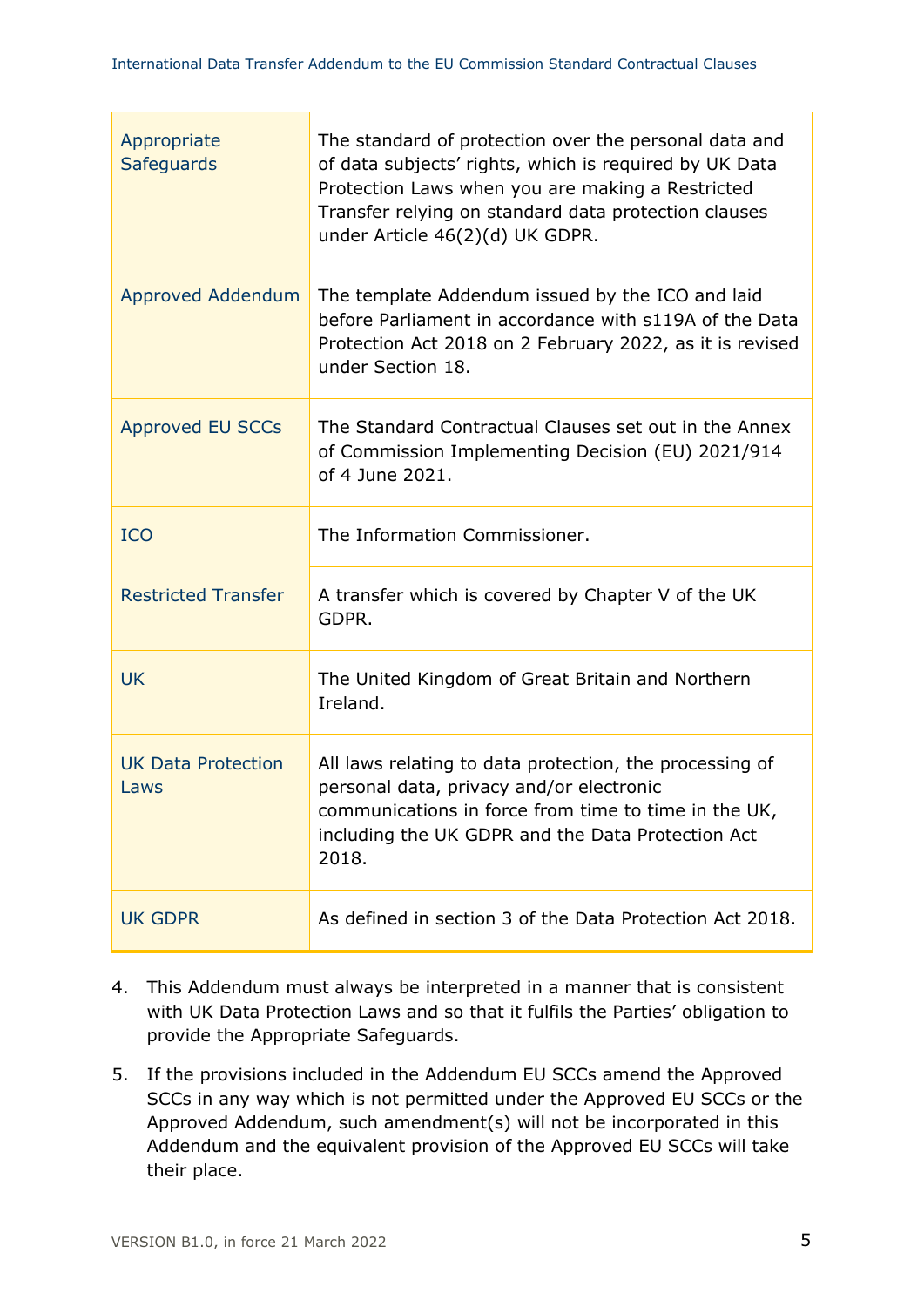- 6. If there is any inconsistency or conflict between UK Data Protection Laws and this Addendum, UK Data Protection Laws applies.
- 7. If the meaning of this Addendum is unclear or there is more than one meaning, the meaning which most closely aligns with UK Data Protection Laws applies.
- 8. Any references to legislation (or specific provisions of legislation) means that legislation (or specific provision) as it may change over time. This includes where that legislation (or specific provision) has been consolidated, reenacted and/or replaced after this Addendum has been entered into.

### **Hierarchy**

- <span id="page-5-1"></span>9. Although Clause 5 of the Approved EU SCCs sets out that the Approved EU SCCs prevail over all related agreements between the parties, the parties agree that, for Restricted Transfers, the hierarchy in Section [10](#page-5-0) will prevail.
- <span id="page-5-0"></span>10. Where there is any inconsistency or conflict between the Approved Addendum and the Addendum EU SCCs (as applicable), the Approved Addendum overrides the Addendum EU SCCs, except where (and in so far as) the inconsistent or conflicting terms of the Addendum EU SCCs provides greater protection for data subjects, in which case those terms will override the Approved Addendum.
- <span id="page-5-2"></span>11. Where this Addendum incorporates Addendum EU SCCs which have been entered into to protect transfers subject to the General Data Protection Regulation (EU) 2016/679 then the Parties acknowledge that nothing in this Addendum impacts those Addendum EU SCCs.

### **Incorporation of and changes to the EU SCCs**

- <span id="page-5-3"></span>12. This Addendum incorporates the Addendum EU SCCs which are amended to the extent necessary so that:
	- a. together they operate for data transfers made by the data exporter to the data importer, to the extent that UK Data Protection Laws apply to the data exporter's processing when making that data transfer, and they provide Appropriate Safeguards for those data transfers;
	- b. Sections [9](#page-5-1) to [11](#page-5-2) override Clause 5 (Hierarchy) of the Addendum EU SCCs; and
	- c. this Addendum (including the Addendum EU SCCs incorporated into it) is (1) governed by the laws of England and Wales and (2) any dispute arising from it is resolved by the courts of England and Wales, in each case unless the laws and/or courts of Scotland or Northern Ireland have been expressly selected by the Parties.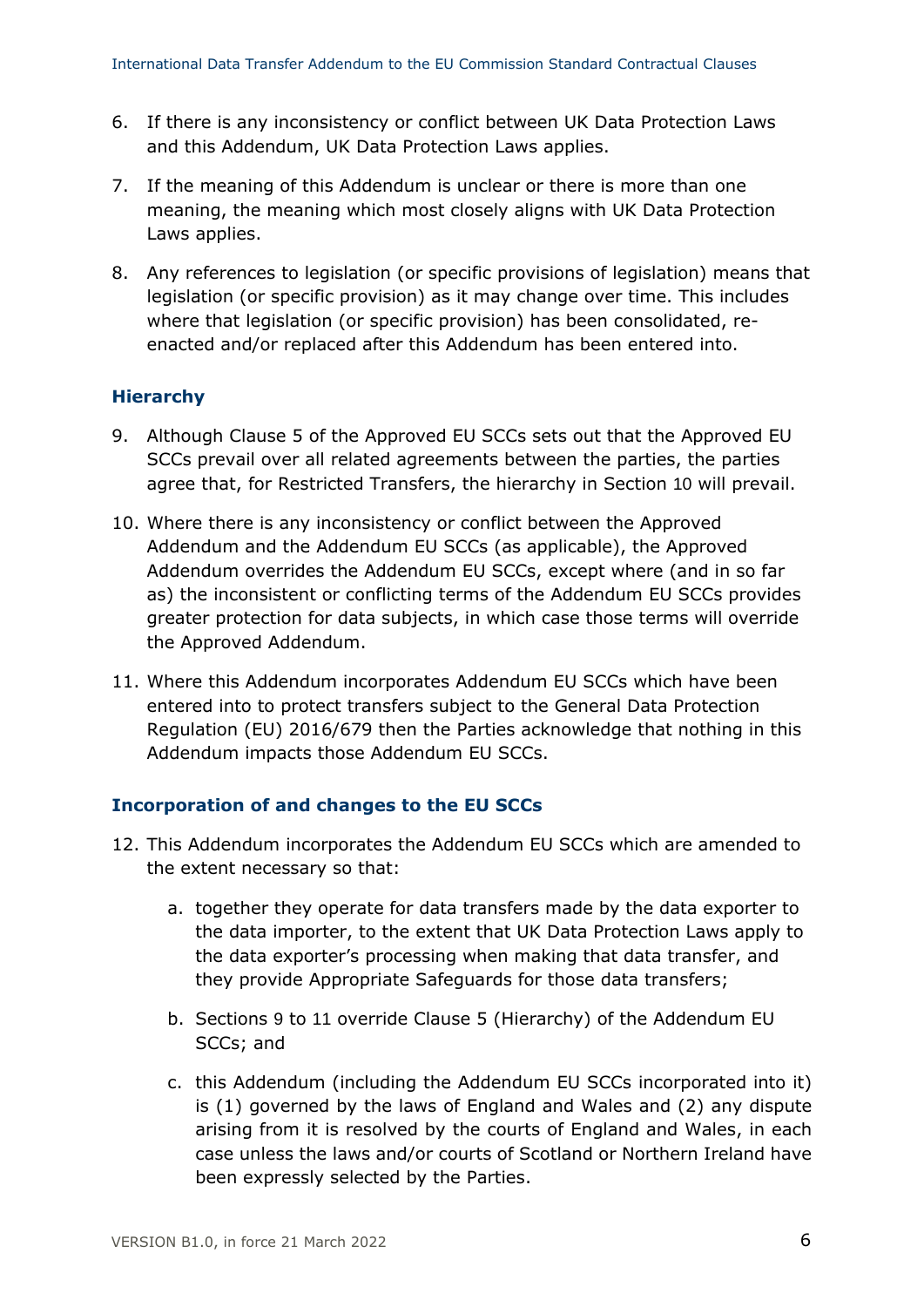- 13. Unless the Parties have agreed alternative amendments which meet the requirements of Section [12](#page-5-3), the provisions of Section [15](#page-6-0) will apply.
- 14. No amendments to the Approved EU SCCs other than to meet the requirements of Section [12](#page-5-3) may be made.
- <span id="page-6-0"></span>15. The following amendments to the Addendum EU SCCs (for the purpose of Section [12](#page-5-3)) are made:
	- a. References to the "Clauses" means this Addendum, incorporating the Addendum EU SCCs;
	- b. In Clause 2, delete the words:

"and, with respect to data transfers from controllers to processors and/or processors to processors, standard contractual clauses pursuant to Article 28(7) of Regulation (EU) 2016/679";

c. Clause 6 (Description of the transfer(s)) is replaced with:

"The details of the transfers(s) and in particular the categories of personal data that are transferred and the purpose(s) for which they are transferred) are those specified in Annex I.B where UK Data Protection Laws apply to the data exporter's processing when making that transfer.";

d. Clause 8.7(i) of Module 1 is replaced with:

"it is to a country benefitting from adequacy regulations pursuant to Section 17A of the UK GDPR that covers the onward transfer";

e. Clause 8.8(i) of Modules 2 and 3 is replaced with:

"the onward transfer is to a country benefitting from adequacy regulations pursuant to Section 17A of the UK GDPR that covers the onward transfer;"

- f. References to "Regulation (EU) 2016/679", "Regulation (EU) 2016/679 of the European Parliament and of the Council of 27 April 2016 on the protection of natural persons with regard to the processing of personal data and on the free movement of such data (General Data Protection Regulation)" and "that Regulation" are all replaced by "UK Data Protection Laws". References to specific Article(s) of "Regulation (EU) 2016/679" are replaced with the equivalent Article or Section of UK Data Protection Laws;
- g. References to Regulation (EU) 2018/1725 are removed;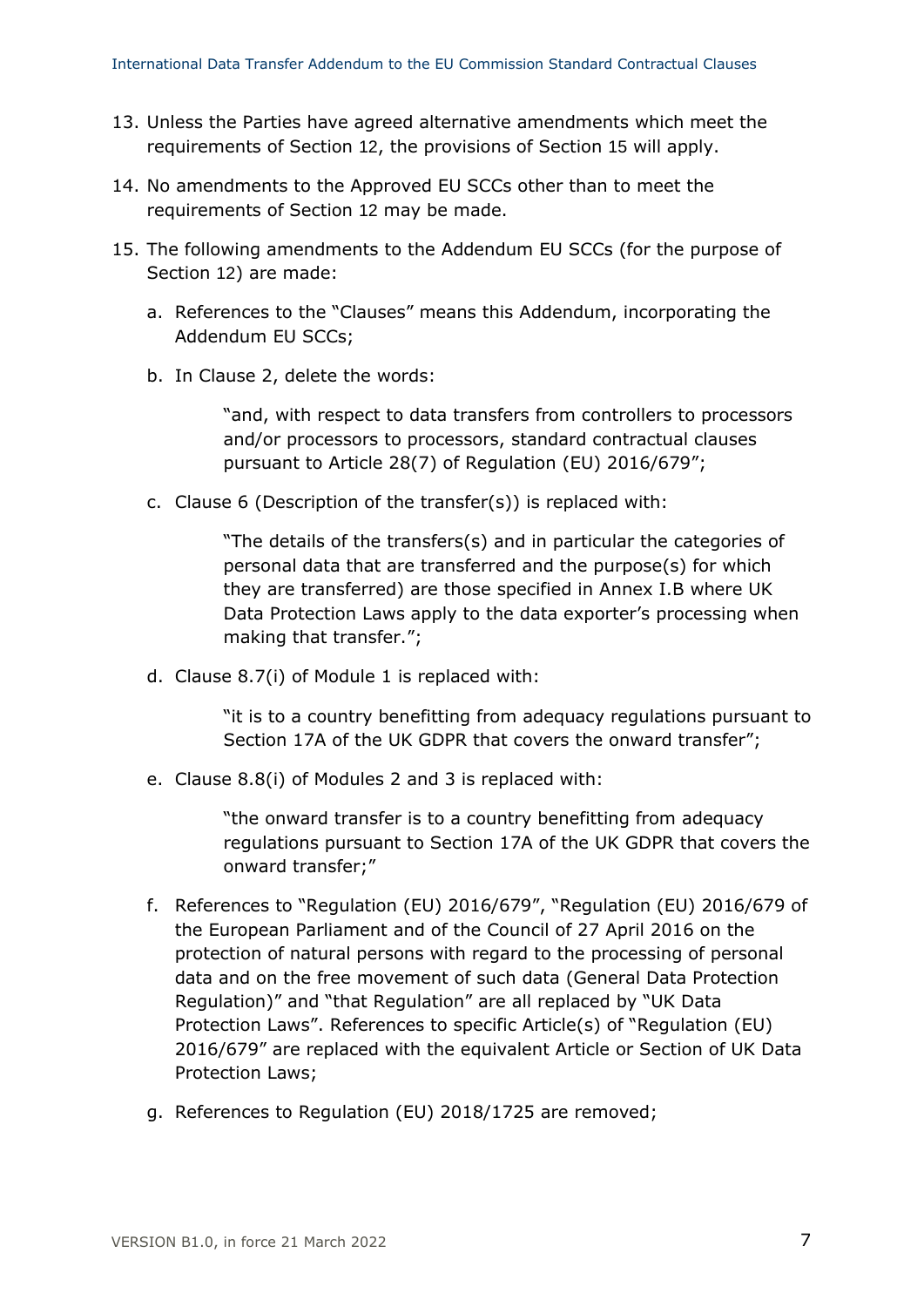- h. References to the "European Union", "Union", "EU", "EU Member State", "Member State" and "EU or Member State" are all replaced with the "UK";
- i. The reference to "Clause  $12(c)(i)$ " at Clause  $10(b)(i)$  of Module one, is replaced with "Clause 11(c)(i)";
- j. Clause 13(a) and Part C of Annex I are not used;
- k. The "competent supervisory authority" and "supervisory authority" are both replaced with the "Information Commissioner";
- l. In Clause 16(e), subsection (i) is replaced with:

"the Secretary of State makes regulations pursuant to Section 17A of the Data Protection Act 2018 that cover the transfer of personal data to which these clauses apply;";

m. Clause 17 is replaced with:

"These Clauses are governed by the laws of England and Wales.";

n. Clause 18 is replaced with:

"Any dispute arising from these Clauses shall be resolved by the courts of England and Wales. A data subject may also bring legal proceedings against the data exporter and/or data importer before the courts of any country in the UK. The Parties agree to submit themselves to the jurisdiction of such courts."; and

o. The footnotes to the Approved EU SCCs do not form part of the Addendum, except for footnotes 8, 9, 10 and 11.

#### **Amendments to this Addendum**

- 16. The Parties may agree to change Clauses 17 and/or 18 of the Addendum EU SCCs to refer to the laws and/or courts of Scotland or Northern Ireland.
- 17. If the Parties wish to change the format of the information included in Part 1: Tables of the Approved Addendum, they may do so by agreeing to the change in writing, provided that the change does not reduce the Appropriate Safeguards.
- <span id="page-7-0"></span>18. From time to time, the ICO may issue a revised Approved Addendum which:
	- a. makes reasonable and proportionate changes to the Approved Addendum, including correcting errors in the Approved Addendum; and/or
	- b. reflects changes to UK Data Protection Laws;